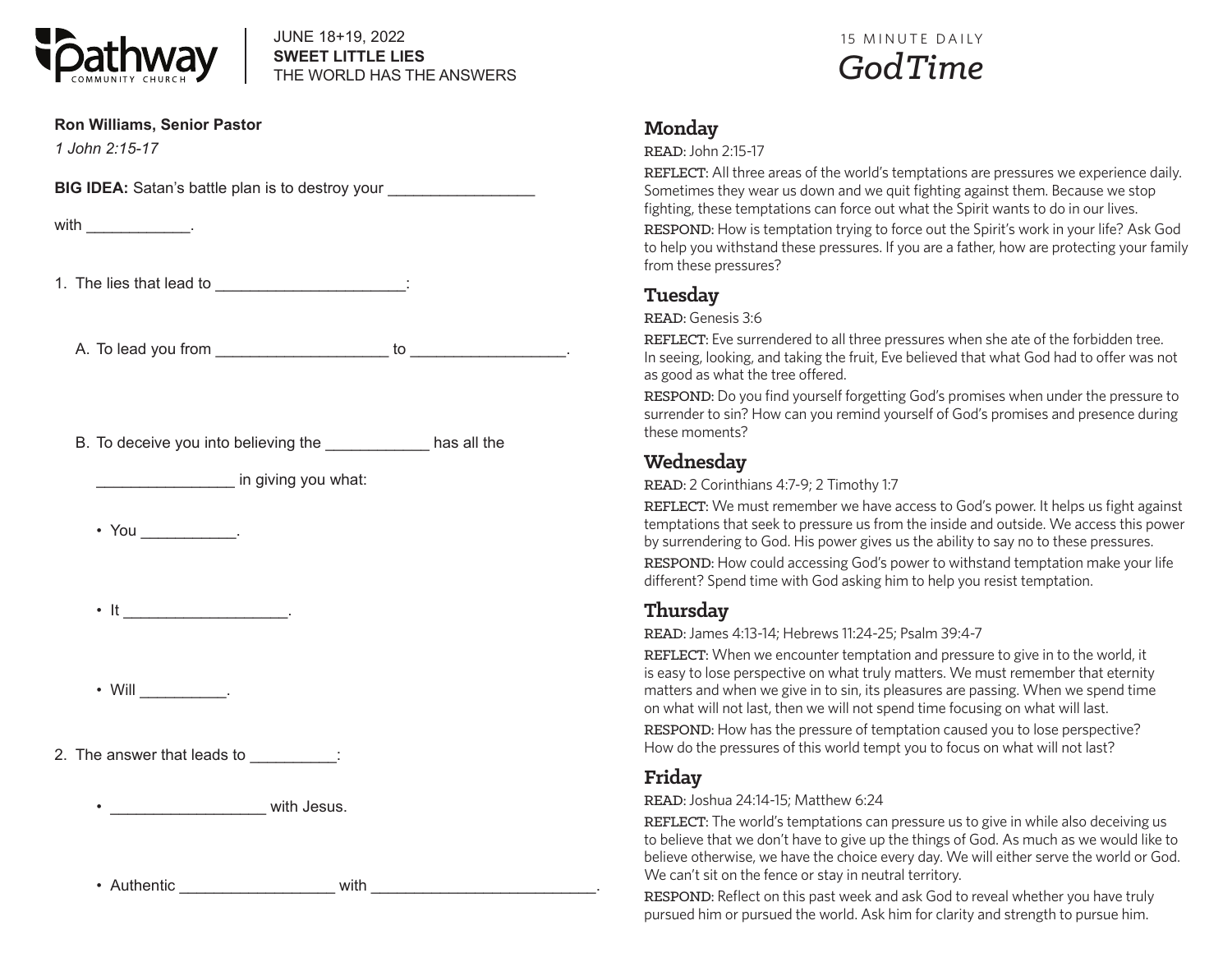

*Marriage Enrichment and Transformation*

#### **MONDAYS** | **AUGUST 1–NOVEMBER 21**

Whether you're looking for a little enrichment or for total transformation, ReEngage is for you. We invite you to come along on a 16-week journey to rediscover the heart of your spouse and the deeper purposes of marriage. During these weeks, we'll examine God's design for marriage and learn biblical principles that have the power to heal our hearts and to transform our most intimate relationships. We'll hear encouraging stories from others who have experienced victory in the midst of hard times.

And we'll have opportunity to interact with other couples in a small group as we work through the curriculum together. We encourage you to be part of the upcoming ReEngage,

and take your next step toward a stronger, healthier marriage.

**Find out more and sign up at pccfw.org/reengage or text REENGAGE to 1-833-568-5410**

## *ReEngage is the primary environment for marriages at Pathway.*





### SATURDAY, JULY 2 | 5:30-10:30pm

5:30-7:30pm | Food trucks, DJ, inflatables, yard games, beach volleyball 8pm | Outdoor Worship Service 8:45pm until dusk | Outdoor fun continues... 10pm | Fireworks!

Last year's outdoor celebration over the Fourth of July weekend was a huge hit, so we are bringing it back again this year! On Saturday, July 2, we're gathering for one big family-style worship service on the Pathway lawn. There will be even more food trucks, outdoor fun and games, and a bang-up firework-finale.

It's more than a summer celebration; it's an opportunity for us to live out our B.L.E.S.S. values and build relationships with those around us. We hope to see you and your family and friends on the PCC lawn this July 2!

#### **No in-person services on July 3. Sunday Worship will be ONLINE ONLY.**

### FOOD TRUCKS

Drop It Like It's Tot Goodies Rusty's Kona

Ziffles Baby's Got S'mac Tom's

One Love Twisted Smoke BBQ Bravas Timmy's BBQ

#### **YOU MAY WANT TO BRING**

Chairs or a blanket (recommended), mosquito repellant, any of your own yard games or sporting equipment you want to use. (Pathway will have some of these things available.) Please do not bring pets or alcohol. Thank you!

#### **SPECIAL EVENTS TEAM**

Do you have a passion for aesthetics, serving, or hospitality? Want to be part of this event? Go to **pccfw.org/july-2-celebration** to find out how you can share your gifts as part of the Special Events Team!